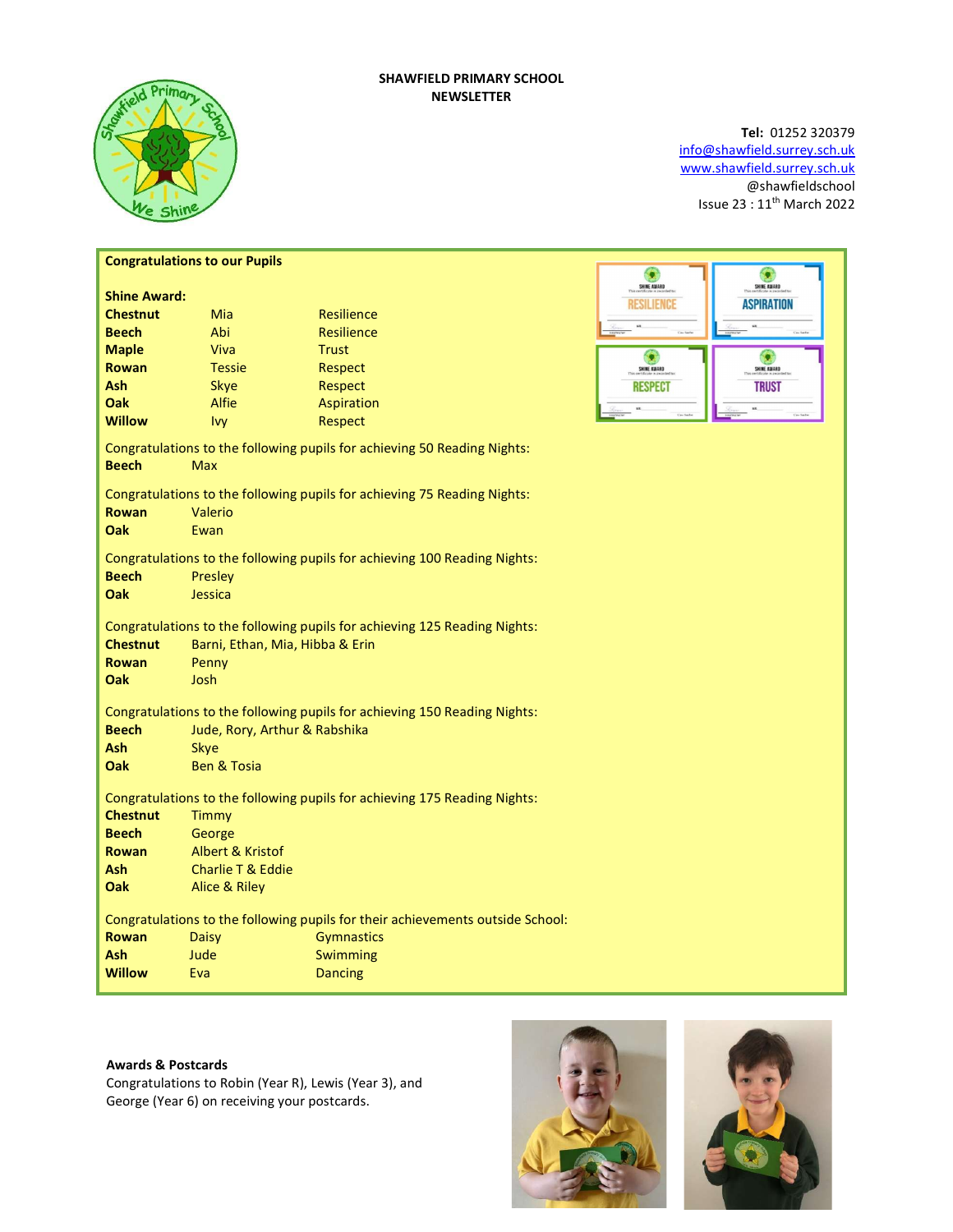

### Swimming Lessons – Years 2 & 5

As advised, unfortunately, due to the emergency works to the pool at Ash Grange having been extended, our swimming lessons for both Monday 14<sup>th</sup> & Wednesday 16<sup>th</sup> March have had to be cancelled. We hope to start lessons on Monday 28<sup>th</sup> March.

Can you please ensure that your child comes to school with their swimming costume, a towel and swim hat.

As children will be walking to Ash Grange please also ensure that they have a warm waterproof coat.

# Red Nose Day – Friday 18th March 2022

Children are invited to come into school wearing something Red on Friday 18<sup>th</sup> March for a £1 donation in aid of Comic Relief.

School Uniform is not compulsory on the 18<sup>th</sup> March, but can be worn with something Red to support Red Nose Day.

Please send your child into school on the 18<sup>th</sup> March with their £1 donation to hand to their class teacher.

### SSA Second hand Uniform Sale

The SSA will be running a second-hand uniform sale on the playground after school on Friday 18th March.

### Donation Requests

# We need Wallpaper …

If you have any ends of wallpaper rolls or old wallpaper rolls you no longer need, we would love them for a Year 5 project. If you can help, please drop any wallpaper into the office.

### We need Your Milk Bottle Tops & Cotton Reels …

Our Year 6 are in need of 'clean' plastic milk bottle tops and cotton reels for an upcoming project. If you can help with either of these, please drop them into the office.

### NSPCC - Keeping Children Safe on Gaming Platforms

Monday 7th February was 'Safer Internet Day 2022'. In support of this, the NSPCC are encouraging families across the UK to get talking about online gaming and have posted a webinar on YouTube called 'Keeping children safe while gaming online' aimed at helping parents and carers understand how young people game online and provide knowledge of tools and resources that can help to keep them safe.

The link to the webinar can be found here: https://www.youtube.com/watch?v=YO6Ux7qfYXk

# Lunch Menu

Please find attached the Autumn/Winter lunch menu which take us up to Easter for the week commencing  $14<sup>th</sup>$ March 2022 (Week 2).

### Confirmed INSET Dates 2022

We are pleased to announce the remaining INSET date for this academic year:

Friday 22nd July 2022

Yours sincerely,

Viorar

Mr Stephen Corcoran Headteacher

### **SSA News**

Mother's Day Wrapping Event We will be running our popular Mothers' Day event on Friday 25th March. For our new parents,



this event is run by the SSA (PTA) and is an opportunity for the children to buy a secret present for the special people in their life to give on Mothering Sunday.

On Friday 25<sup>th</sup>, please send your child(ren) in with £1.50 in an envelope (correct change only as the office will not be able to change any notes) per gift (more than one gift can be purchased.

As Year 5 will be on their Residential, the SSA will come in on Thursday  $17<sup>th</sup>$  to allow them to choose and wrap their Mother's day present. Please send your Year 5 child in with £1.50 on the  $17<sup>th</sup>$  March.

### Helpers required for Mother's Day Wrapping Event

This event takes place within the school itself after school drop off and concludes by mid-morning. All helpers must have a school DBS check as Safeguarding is our top priority. This is a quick free online application. We need helpers on Friday 25th to help the children choose a gift and wrap them. If you can help please contact: ShawfieldSchoolAssociation@gmail.com or John Tonks on 07754 679296 (Call/Text/WhatsApp).

### Easter Links

Coming home with your child today is a letter from the SSA together with a set of Easter Links.

### Guildford Lottery

As many parents will know, if you sign-up to the Guildford Weekly Lottery, not only are you in the running of winning on the lottery itself, but you can also help raise money for the SSA. So, if you can spare any change, please consider supporting out school and have a chance of winning a prize! Tickets cost £1 and if you have not logged on recently, please check your still active and opted to support the SSA!

https://www.guildfordlottery.org and search for SSA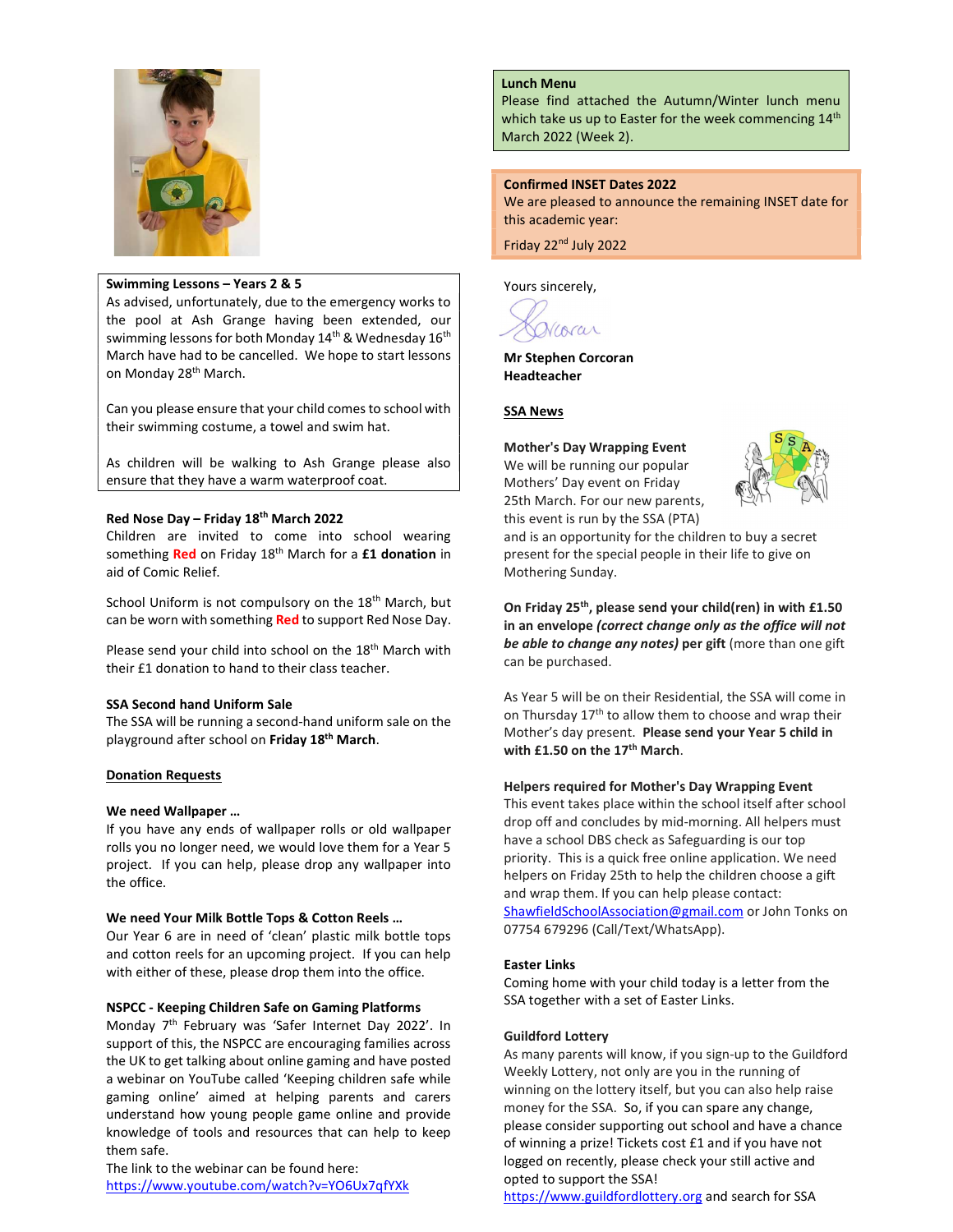# **Community News**

### Behaviour Helpline

Mindworks has a new Helpline for family's struggling with their children's behaviour / difficulties which could be related to a neurodevelopmental need, such as ASD/ADHD.

The out-of-hours phone line provides advice to parents and carers and runs from 5pm until 11pm, seven days a week, 365 days a year. More details can be found at:

https://www.mindworks-surrey.org/ourservices/neurodevelopmental-services/out-hoursadvice-line